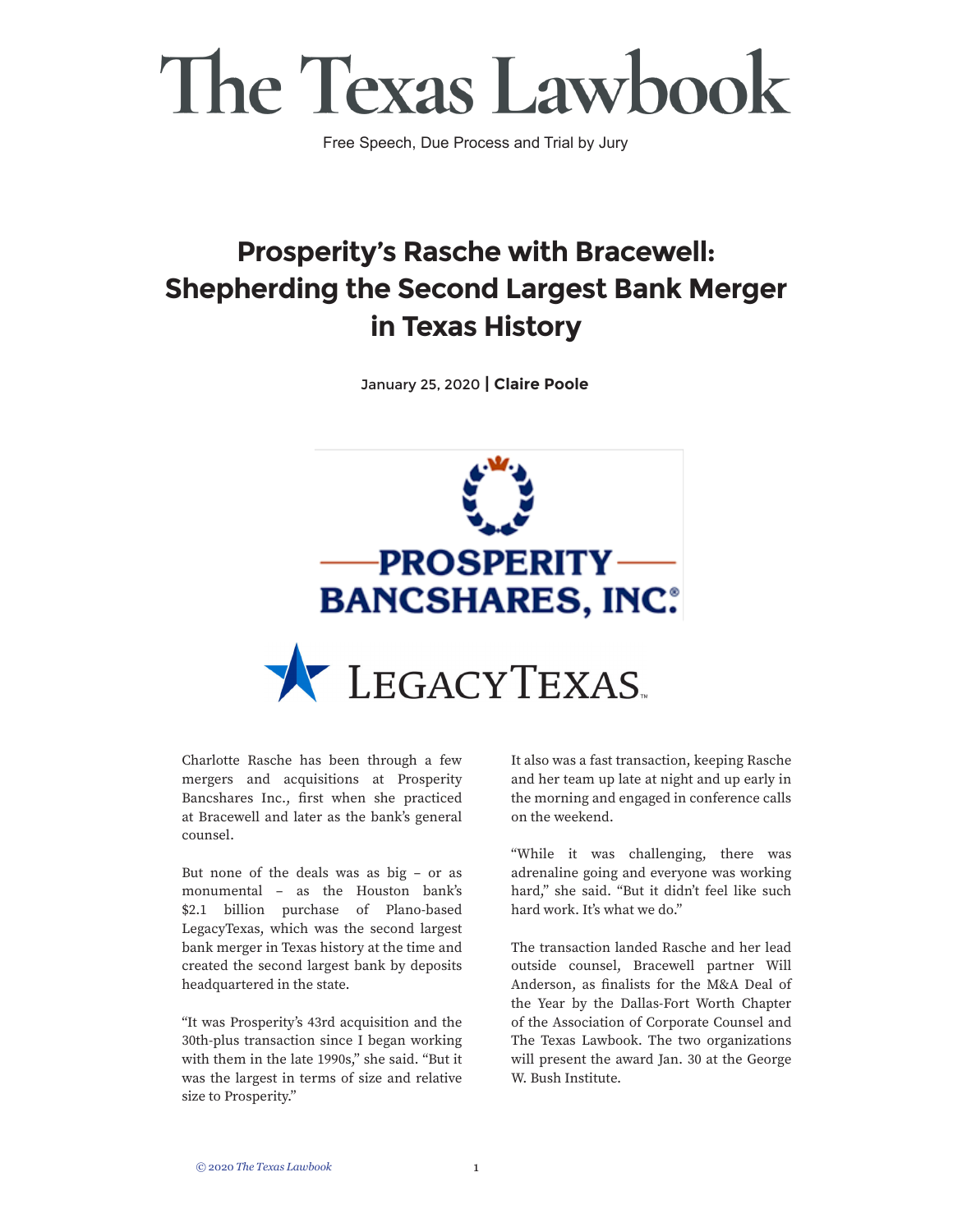Rasche led the LegacyTexas deal with help from associate general counsel Annette Tripp and legal counsel Jessica Lee Freedson, turning to Anderson and Bracewell partner Jason Jean in Houston for outside help (Bracewell has advised the bank since its founding in 1983).

LegacyTexas' legal work was led by then-COO and general counsel Scott Almy, who tapped attorneys from Shapiro Bieging Barber Otteson out of Denver. The deal closed Nov. 1.



**Charlotte** Rasche

Prosperity and LegacyTexas had been talking about a possible combination for around two years. But discussions didn't get serious until LegacyTexas began to approach the \$10 billion asset mark, when banks are subject to additional regulations that can be costly.

"We dated for two years," Almy said in an interview with The Texas Lawbook. "We evaluated other opportunities during that period, but after the BB&T and SunTrust merger was announced (in February), it jumpstarted and accelerated our discussions."

Rasche said LegacyTexas was looking to either "make a big splash over \$10 billion" or combine with a larger institution.

"(CEOs) David (Zalman) and Kevin (Hanigan) started talking again, and the executive and management teams got together at the end of March to discuss more about what the deal would look like and began some due diligence," she said. "We took our time and got to know each other. And by the end of May, we submitted a revised offer to Legacy."

The institutions hired bankers – JPMorgan's Travis Machen in New York for LegacyTexas and Keefe Bruyette & Woods' Craig McMahen in Austin for Prosperity – and the two sides got to work. The deal was announced June 17.

"There was not a lot of time for negotiation and documents," Rasche said.

She and Almy worked very closely negotiating some of the commercial terms to get issues resolved.

"It's easier when you go business personto-business person without going through the firms – we had an open phone line," she said. "I would say that everyone worked well together, including with Scott and his team. Everyone had a common goal and we worked toward that."

Rasche said everyone was working different aspects, with Tripp – who was experienced in banking M&A – taking a big role (she also previously practiced at Bracewell).

"We were so busy on a lot of different things going on – diligence, deal terms, investor presentations. So a lot of legal detail fell to Bracewell, including the drafting of the agreement, the research and ways we could structure things," she said. "Bracewell would say, 'We need to do x, y and z,' and we would say, 'We'll do that.' "

Because both banks were public companies, there also were a lot of Securities and Exchange Commission regulations to adhere to – and it had been a while since the bank had bought a public entity (SNB Bancshares Inc. in 2006 and Texas United Bancshares Inc. in 2007).

"With two public companies coming together, there was the usual litigation that resulted from that," Anderson said. "We dealt with that quickly and got it resolved."

Rasche explained. "There's a gentleman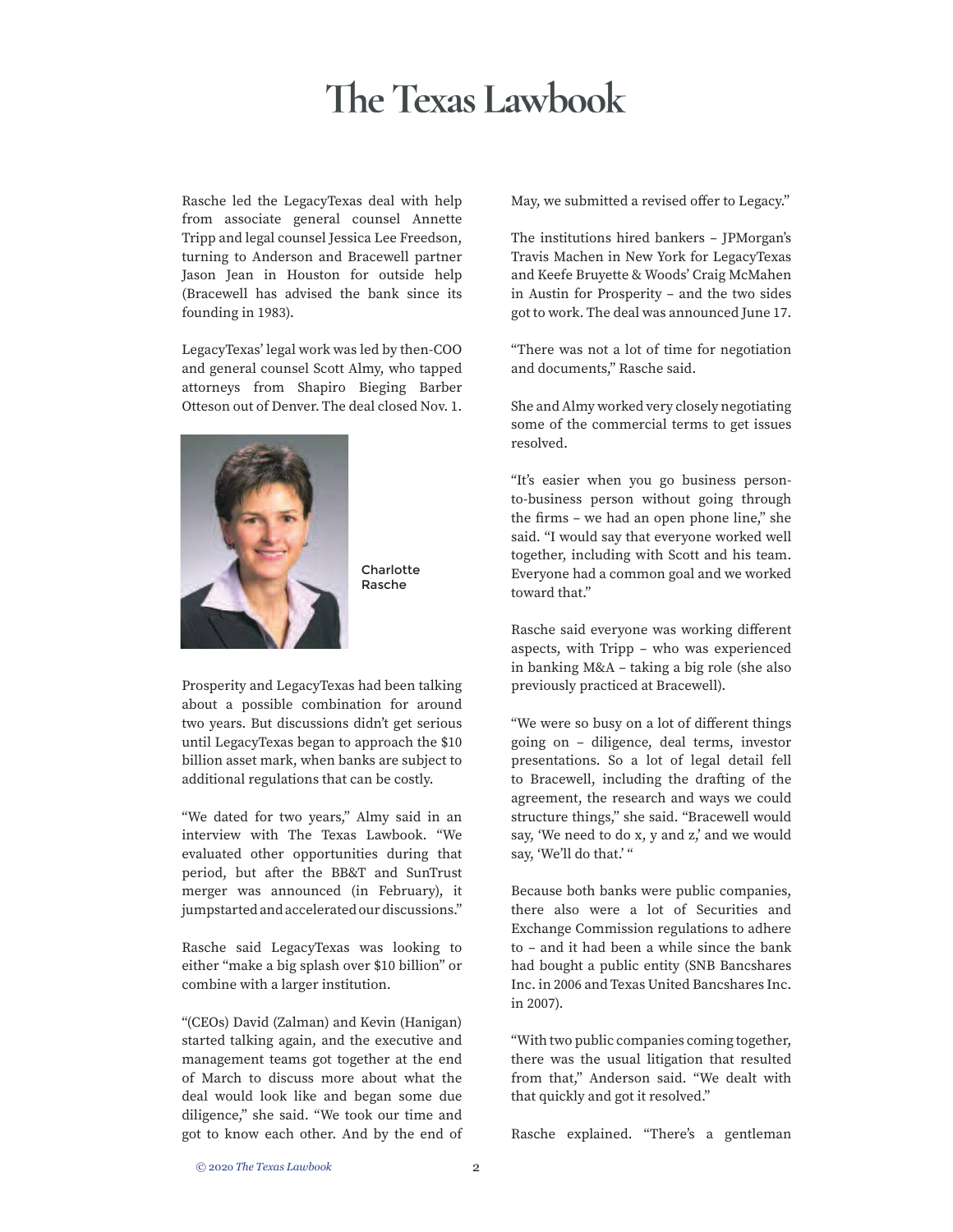(Barry Simmons) who protests every merger in Dallas and Houston, saying banks don't do enough for African Americans," she said. "He's protested every one of our transactions and has a history with regulators."

Anderson said the Prosperity team did a lot of work on the legal and financial due diligence, negotiated the commercial terms and pricing, handled the social issues and interfaced with bank regulators, talking with them in advance of a transaction.

"We were in the background for a while," Anderson said. "But once they were close to a deal, we came in and helped with the merger agreement and regulatory matters (including Houston partner Josh McNulty) and brought the full team in terms of specialists, with over 20 lawyers working on the deal in Dallas, Houston, Austin and New York."

Rasche said the biggest challenges were the time issue and the attention the deal might receive. "We thought the transaction would get a lot of scrutiny, and it did," she said.

What does the transaction say about dealmaking in the banking industry? Rasche said it shows what regulation has done for the ability for institutions to compete at smaller scale – and the cost of compliance once a bank hits \$9 billion or \$10 billion in assets.

"Regulators want you to get ready when you cross \$8 billion," she said. "David (Zalman) said when we went over \$10 billion, it was like someone hit him over the head with a baseball bat."

Rasche said Prosperity's compliance department went from five people to 40 after it went over \$10 billion in assets and its audit department went from two to 20-plus with the addition of LegacyTexas.

"You can't just linger over \$10 billion and take on all that overhead, especially if you're publicly traded," she said. "That's where the pressure comes in for institutions."

She added that for smaller banks, there are several different factors that go into considering M&A, including aging ownership and lack of succession planning as well as the costs of competing. "The ability to make money for these institutions is driving M&A," she said. "The best thing to do is partner up with someone."



Anderson said he's seen a lot of consolidation in the community bank space and expects to see more. "Some of them will go public, like Green Bank, and then they will do M&A, like Green Bank did with Veritex, to create a larger institution," he said. "And there are newer banks coming online that will eventually consolidate."

Rasche said Prosperity is always looking at doing further deals – with an emphasis on targets in Texas and possibly even adjoining states, the Midwest and southeast – but will have its hands full for a while integrating LegacyTexas.

"This is the first transaction that we haven't done the operational integration in the same quarter we closed the merger," she said. "As you increase in size, the ability of your tech providers to provide that scale of computer conversion – and other projects we had in place – drove us to do the operational integration in early June. Everything seems to be going well."